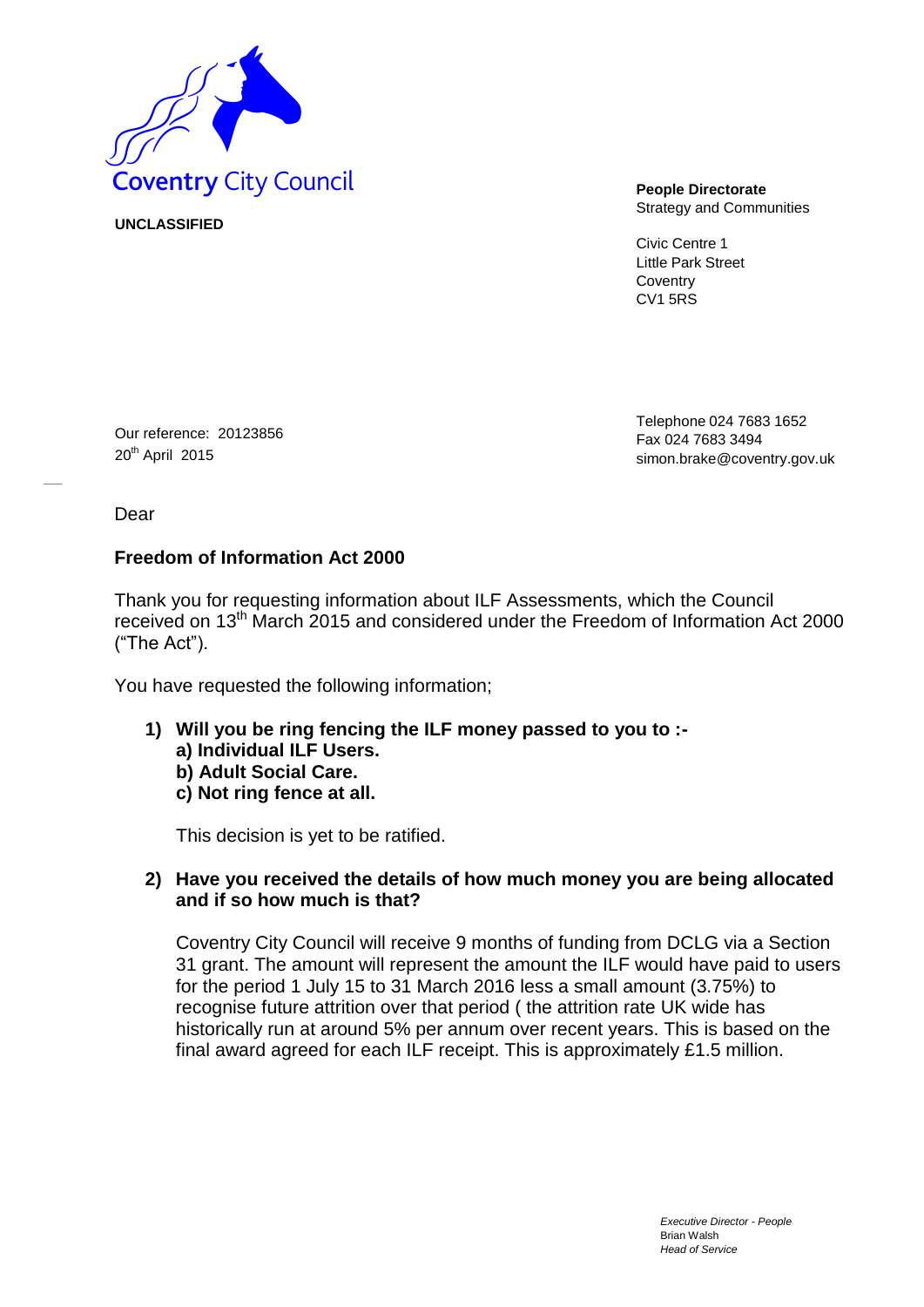# **3) When will you be starting reassessments of ILF users and when do you anticipate completing those assessments?**

We are commencing assessments for the individuals who currently receive ILF payments transfers to Coventry City Council. The Council is recruiting addition posts to support these assessments. We anticipate that we will have completed these assessments by December 2015.

#### **4) What arrangements are you putting in place for those ILF users you have not reassessed by 30th June to continue funding their current ILF care packages until an assessment has been carried out. Bearing in mind that many of these ILF users will not currently have Direct Payments set up with the Local Authority?**

Individuals transferring on July  $1<sup>st</sup>$  2015 will receive the same amount that they receive from the ILF. Following this they will receive an assessment as explained in question 3.

## **5) Do you have contingency plans in case a change in Government at the forthcoming election alters the ILF funding situation?**

Coventry City Council will complete an social care assessment with individuals who currently receive ILF. Individuals who have eligible social care needs will be provided with information, advice and signposted to other organisations where it is suitable for them. They might also receive short term reablement support or where it is assessed as necessary they might receive ongoing care and support to meet their eligible needs. The Council will consider the most cost effective and creative solutions to meet an individual's needs to achieve the best possible outcomes for individuals. The Council will have a duty to provide this even if the funding situation changes.

Please note, under the Re-Use of Public Sector Information 2005 Regulations you are free to use this information for your own use or for the purposes of news reporting.

However, any other type of re-use under the Regulations, for example; publication of the information or circulation to the public, will require permission of the copyright owner and may be subject to terms and conditions. For documents where the copyright does not belong to Coventry City Council you will need to apply separately to the copyright holder.

If you wish to apply to reuse the information you have requested or have any other issues relating to this request please do not hesitate to contact me.

If you are unhappy with the outcome or handling of your request you should write to us within 40 working days of the date of this letter:

Information Governance Council House, Room 21a Lower Ground Floor Earl Street, Coventry. CV1 5RR [infogov@coventry.gov.uk](mailto:infogov@coventry.gov.uk)